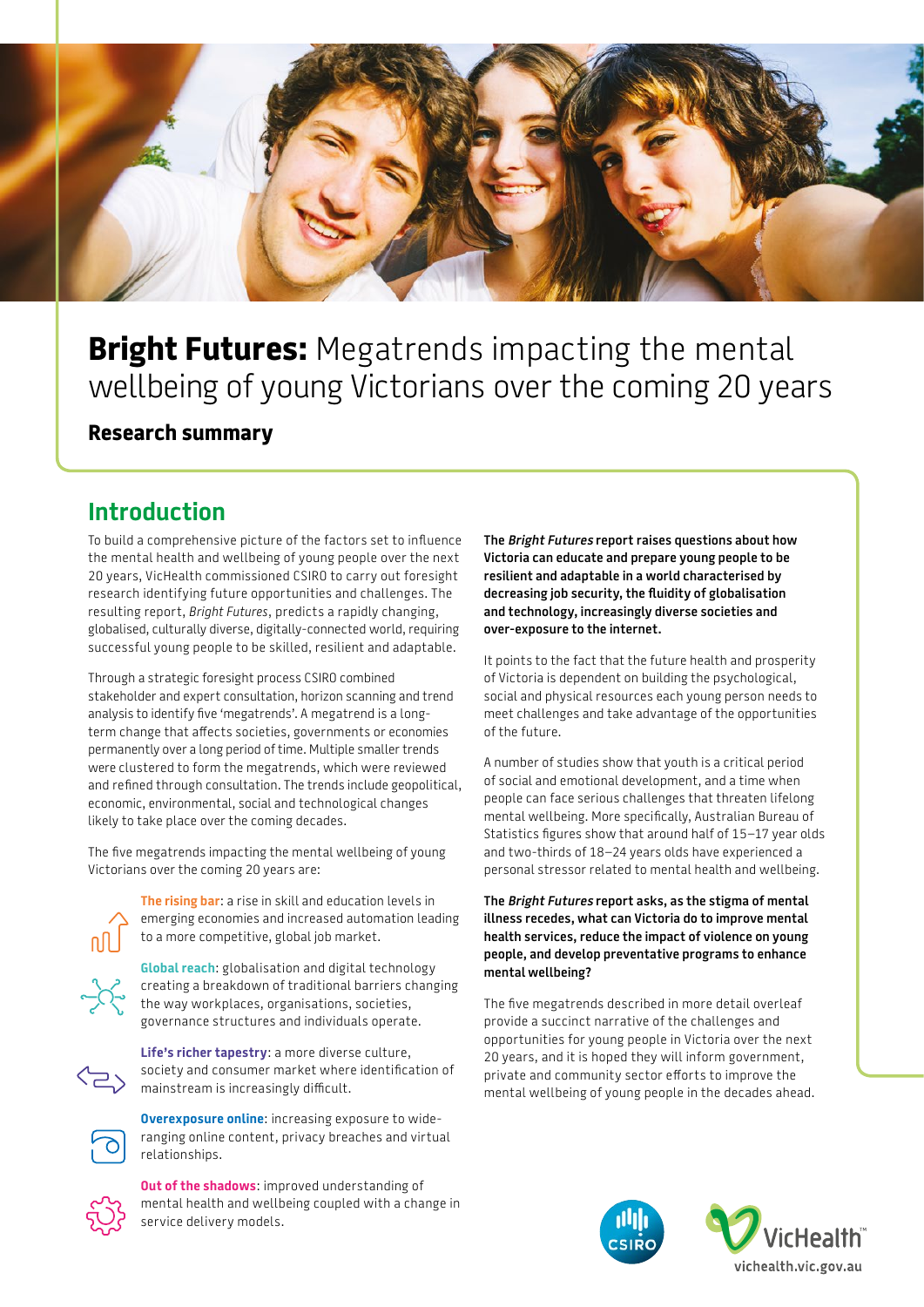

# **Megatrends impacting the mental wellbeing of young Victorians over the next 20 years**

### **1. The rising bar**

**Rising skills and education levels in emerging economies, plus the rise of computing power, device connectivity and artificial intelligence, are creating a more competitive jobs market.** 

Three main driving forces are combining to create this megatrend. First, skills and educational levels are rising rapidly in both advanced and emerging economies, with much steeper growth rates in emerging economies.

Second, information technology is creating increased connectedness of global and regional labour markets. Skill sets in one location can increasingly compete with skill sets in another, as work can be done remotely.

Third, advances in technology and increased task automation are placing many low-skilled, routine and structured manual or cognitive job tasks at risk. Many of the jobs currently held by young people, which do not require qualifications, experience or special talents, may not exist in the future.

These driving forces create a plausible future where entry

into tertiary educational institutions and the labour market (which is a ticket to broader participation in society) is more competitive and demanding of higher standards, leading to:

- increased number of young job seekers in Victoria
- the rise of non-standard, portfolio work
- growth in higher-skilled occupations
- global competition for talent
- science, technology, engineering and mathematics (STEM) disciplines in demand
- need for balance between cognitive, social and emotional skills.

*Will young people enjoy broad-based participation in the economy and society of tomorrow, or will only a shrinking group clear the bar?* 



## **2. Global reach**

**Digital technology and globalisation are breaking down traditional barriers and changing the way organisations, societies, governance structures and individuals operate.** 

This is creating both opportunities and challenges for young people. The online world is associated with the rise of the start-up culture and the era of entrepreneurs. Existing business models are being challenged by agile, digitallyenabled start-up companies. The costs of trialling a new business model in the online world are reducing and the tools to support rapid scale-up of operations are improving, and the peer-to-peer (P2P) economy is taking hold in markets from taxis and accommodation to banking and recruitment.

The future may see a new breed of portfolio workers who have no fixed abode and sell their skills and knowledge to multiple employers. Online education and training resources allow just about anyone to learn almost any skill at a much lower cost than historic models. Culture, talent, ideas and goods are all flowing at greater speed and volume across national borders.

Young people who learn to operate in the new, agile and connected markets and contexts of the future are likely to have exciting careers and lifestyles based on the following factors:

- increased participation in online learning courses globally
- doubling in student numbers studying outside country of origin
- culture, people and goods flowing across national borders in greater volumes and speed
- the era of the entrepreneur with faster start up models and more agile, responsive businesses
- increase of non-standard, portfolio work arrangements
- constant connection to the internet blurring the boundaries between home and work.

*How do we ensure that all young people successfully transition to new models of working and living?*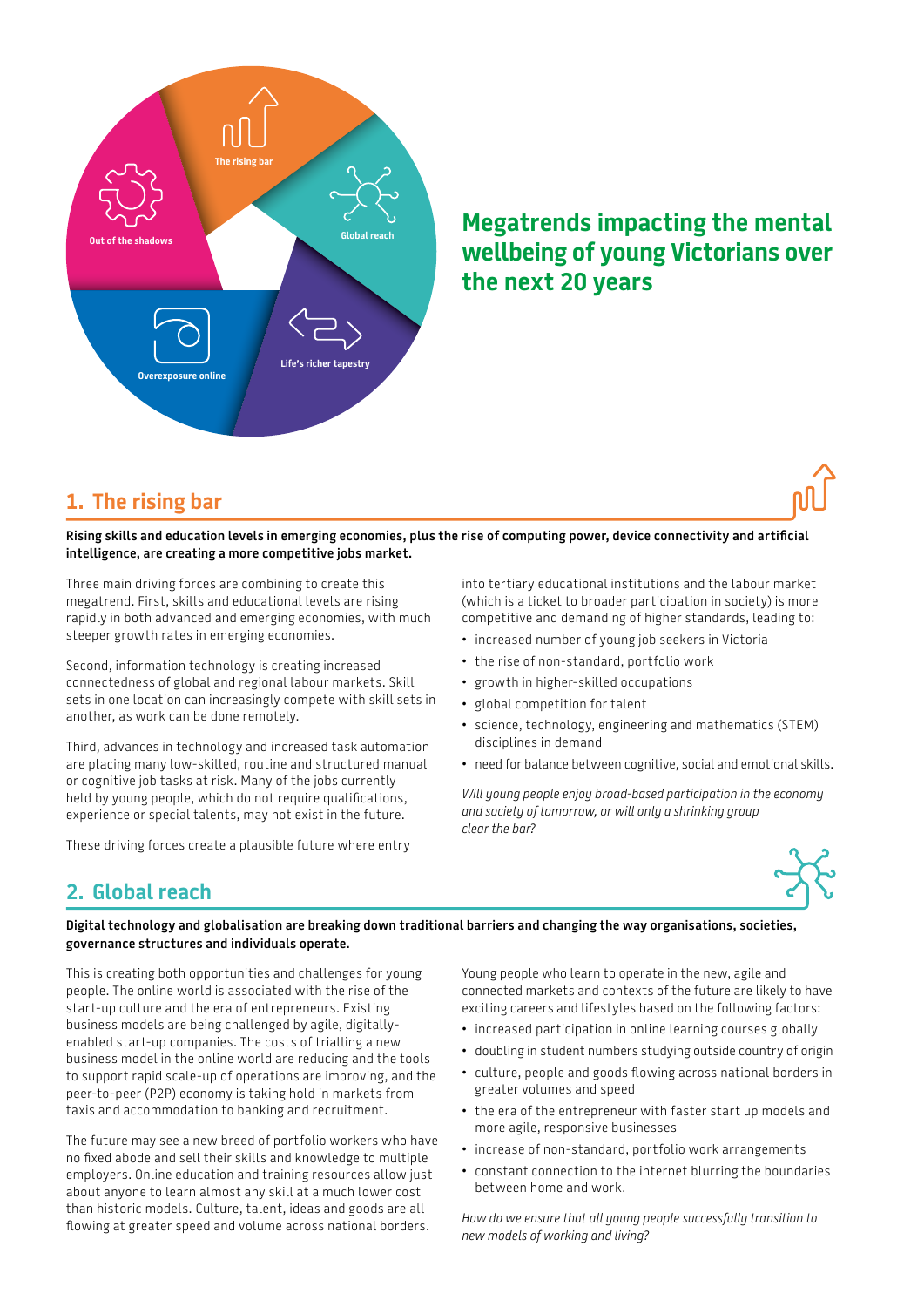# **3. Life's richer tapestry**



#### **A more diverse culture, society and consumer market where identifying what's mainstream is increasingly difficult.**

In the past half-century, Australia has become an increasingly multicultural society and forecasts suggest there will be a much greater spread across multiple nationalities by midway through the current century. The challenges of integration into a new society, especially for refugees, and discrimination against new migrants is an important driver of mental illness in Australia. There have been shifts in the proportion of the population who indicate they have a strong sense of belonging, a decline in the number who report being happy over the past year, and a heightened sense of pessimism in this population group.

Alongside this change, it is predicted that there will only be three people of working age for every person aged over 65 years by 2030 as the population ages, leading to a drop in funding for infrastructure and a rise in the need for healthcare.

There is now a greater diversity in the range of family structures from single parents to blended families, as well as a rise in the number of 'traditional' families where both parents are working. This is leading to more pressure, especially on women, who spend more time than men caring for their children and household while in employment.

The future will see the continued explosion of choices and a myriad of pressures on young people through:

- an increasingly multicultural society and associated mental health issues caused by discrimination
- an ageing population pressuring healthcare services and infrastructure
- an increase in non-traditional family structures and increasing families where both parents are working
- globalisation leading to new opportunities but possibly offset by loss of identity, exclusion and conflict.

*What do young people need to successfully adapt to a high pressure world of limitless choice and wide diversity of cultures?* 



### **4. Overexposure online**

**Young people will be increasingly exposed to wide-ranging online content, privacy breaches and virtual relationships.** 

While digital technology creates exciting new opportunities for young people, it also presents new risks and challenges. In the coming decades, young people will face increased issues associated with cybercrime, identity theft, privacy breaches and various forms of online victimisation (e.g. trolling, harassment, intimidation, bullying). These issues are growing in prevalence in line with growing rates of social media use, e-commerce and overall online communication.

Young people will also be exposed to a wide range of online content which is not vetted to the same extent as conventional television, print and screen media. Young people have an evolving view of privacy that allows them to upload personal information and images to social media sites, either purposefully or inadvertently, which may have implications for the way in which they conduct future relationships.

This material can be persistent and widely distributed by others, with damaging psychological consequences for the individual.

Young people will have virtual resumes, which are beyond their direct control to edit, and there will be an increase in the amount of discoverable personal information relating to individuals.

However, as new risks emerge, so too will solutions. Software tools, training and raised awareness can collectively equip young people to deal with:

- using the opportunities and avoiding the threats of social media
- negative comparison on social media leading to dissatisfaction and mental health issues
- an increase in online gaming and associated violence as well as online bullying.
- increasing use of social media a source of global news
- reliance on digital devices as a way to remember changing the way the brain stores and retrieves information.

*Will young people adapt to, and successfully manage, the possibilities and dangers of the virtual world?*



## **5. Out of the shadows**

**Scientific research will improve understanding and awareness of mental health and wellbeing, and service delivery models will change.** 

Over time, our understanding of mental health and illness has vastly improved at all levels, from researchers and clinicians to the general population. This is partly reflected in revisions of the *Diagnostic and Statistical Manual of Mental Disorders* (DSM) used by psychiatrists to classify the complete range of known disorders. Scientific research will continue to lead to improved insights into the causes, symptoms, treatments and preventative measures over the decades ahead.

Additionally, global recognition continues to grow that socioeconomic factors external to the individual, such as poverty, poor education, homelessness, and cultural background, contribute to poor mental health and mental illness.

Consequently, stigma around mental illness is likely to continue to decrease and there will be a stronger focus on preventative measures.

This will be led by, and associated with, programs, policies and strategies by governments, companies and community organisations aiming to improve mental wellbeing, such as:

- new technologies to enable better mental health research and treatment.
- closing the gap between resources spent on physical health and low levels spent on mental health.
- addressing the high suicide rate seen in country areas, Indigenous Australians and young men.
- seeking ways to reduce the leading cause of youth mental health issues; violence in the family home.
- use of digital devices to treat mental illness.

*Will our society assume responsibility for youth mental wellbeing and help to build a socioeconomic, political and cultural environment in which mental wellbeing can flourish?*